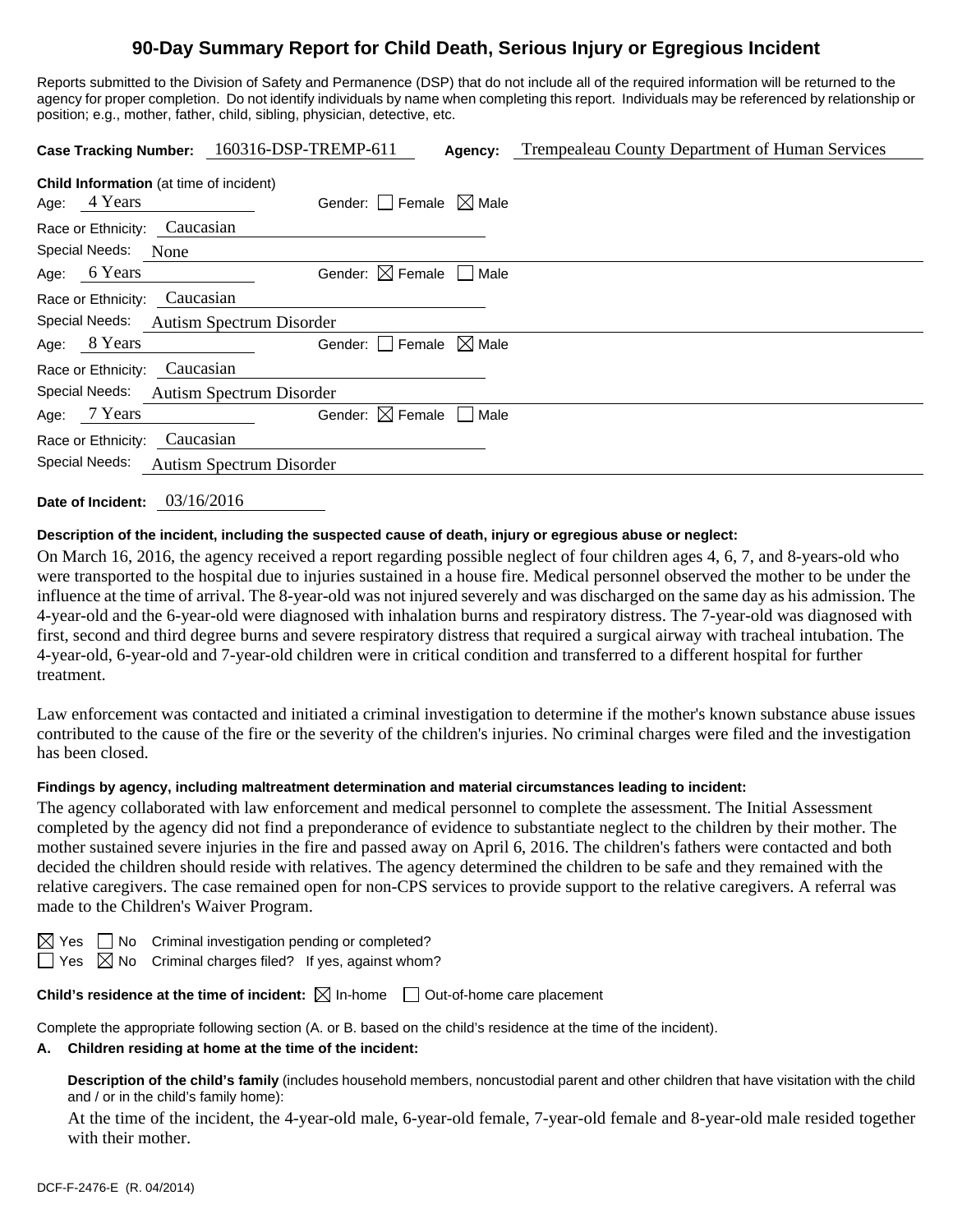**Yes**  $\boxtimes$  **No** Statement of Services: Were services under ch. 48 or ch. 938 being provided to the child, any member of the child's family or alleged maltreater at the time of the incident, including any referrals received by the agency or reports being investigated at time of incident?

**If "Yes", briefly describe the type of services, date(s) of last contact between agency and recipient(s) of those services, and the person(s) receiving those services:** 

N/A

**Summary of all involvement in services as adults under ch. 48 or ch. 938 by child's parents or alleged maltreater in the previous five years:** (Does not include the current incident.)

On July 23, 2015, the agency screened-in a Services Report. The family was referred to community services.

On September 21, 2012, the agency screened-in a CPS Report alleging neglect to the now 4-year-old child by the mother. An assessment was completed by the agency and the allegation of neglect was unsubstantiated

**Summary of actions taken by the agency under ch. 48, including any investigation of a report or referrals to services involving the child, any member of the child's family living in this household and the child's parents and alleged maltreater.** (Does not include the current incident.)

(Note: Screened out reports listed in this section may include only the date of the report, screening decision, and if a referral to services occurred at Access. Reports that do not constitute a reasonable suspicion of maltreatment or a reason to believe that the child is threatened with harm are not required to be screened in for an initial assessment, and no further action is required by the agency.)

On August 19, 2015, the agency screened-out a CPS Report.

On July 22, 2015, the agency screened-out a CPS Report.

On July 23, 2015, the agency screened-in a Services Report. The family was referred to community services

On September 21, 2012, the agency screened-in a CPS Report alleging neglect to the now 4-year-old child by the mother. An assessment was completed by the agency and the allegation of neglect was unsubstantiated.

#### **Summary of any investigation involving the child, any member of the child's family and alleged maltreater conducted under ch. 48 and any services provided to the child and child's family since the date of the incident:**

The agency collaborated with law enforcement and medical personnel to complete the assessment. The Initial Assessment completed by the agency did not find a preponderance of evidence to substantiate neglect to the children by their mother. The mother sustained severe injuries in the fire and passed away on April 6, 2016. The children's fathers were contacted and both decided the children should reside with relatives. The agency determined the children to be safe and they remained with the relative caregivers. The case remained open for non-CPS services to provide support to the relative caregivers. A referral was made to the Children's Waiver Program.

### **B. Children residing in out-of-home care (OHC) placement at time of incident:**

**Description of the OHC placement and basis for decision to place child there:**  N/A

**Description of all other persons residing in the OHC placement home:** 

N/A

**Licensing history:** Including type of license, duration of license, summary of any violations by licensee or an employee of licensee or other actions that constitute a substantial failure to protect and promote the welfare of the child. N/A

|                        | Summary of any actions taken by agency in response to the incident: (Check all that apply.) |                                          |
|------------------------|---------------------------------------------------------------------------------------------|------------------------------------------|
| $\boxtimes$            | Screening of Access report                                                                  | Attempted or successful reunification    |
|                        | Protective plan implemented                                                                 | Referral to services                     |
| $\overline{\boxtimes}$ | Initial assessment conducted                                                                | <b>Transportation assistance</b>         |
|                        | Safety plan implemented                                                                     | Collaboration with law enforcement       |
| $\Box$                 | Temporary physical custody of child                                                         | Collaboration with medical professionals |
| П                      | Petitioned for court order / CHIPS (child in need of                                        | Supervised visitation                    |
|                        | protection or services)                                                                     | Case remains open for services           |